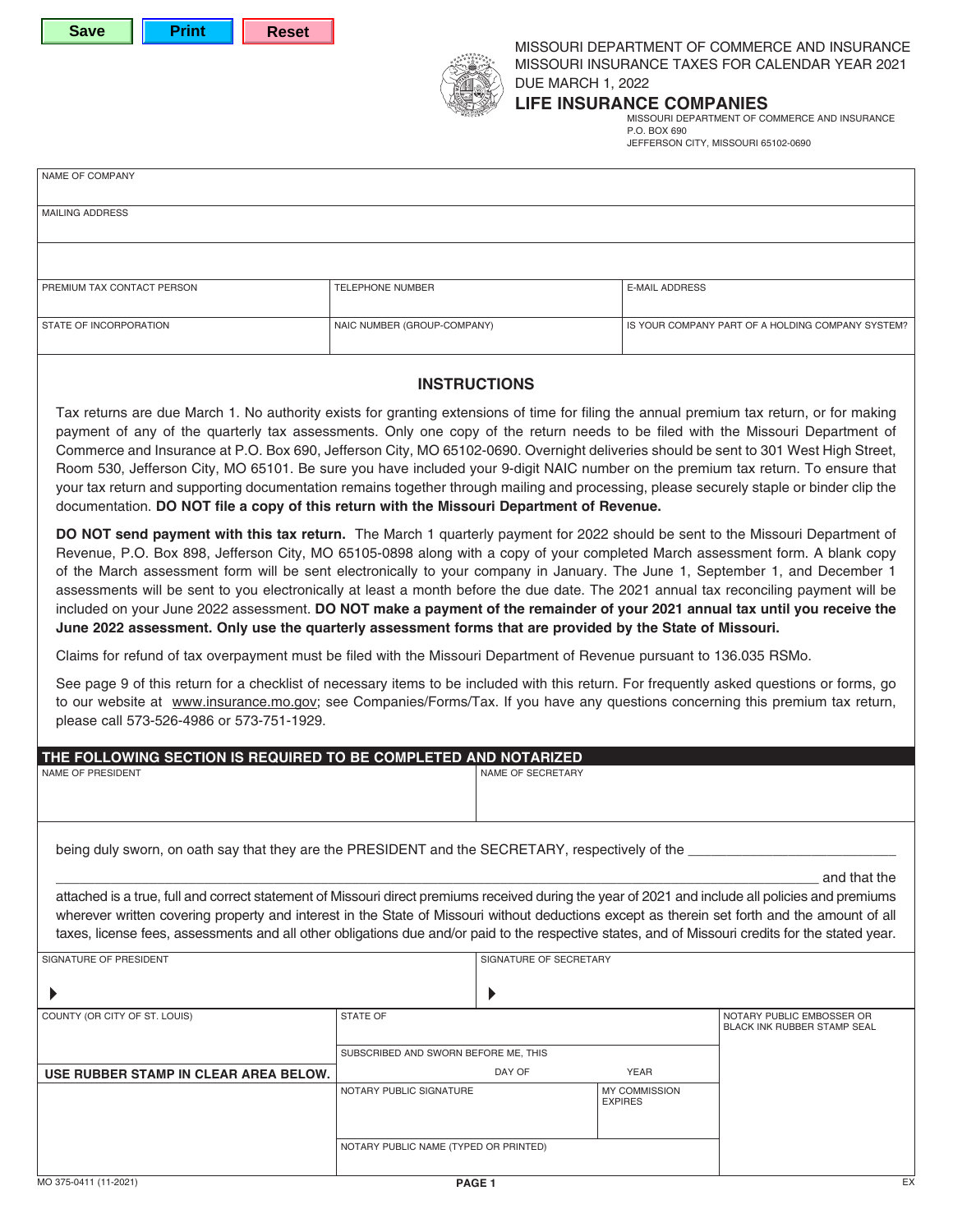Report the amount of Missouri direct premiums received, either in cash or notes, or both, and report the amount of dividends allowed policyholders for the year ending December 31, 2021. Commission retained by agents shall also be included with your direct premium written.

After January 1, 1987, Missouri no longer taxes annuities. Use Line 1b to report the annuity considerations received by your company, and line 2g to deduct this amount out of taxable premium. Companies that have a Flexible Premium Deferred Annuity account on which prior tax had been deferred must continue to file the FPDA report and make payment of tax due on that account with respect to annuity considerations received before January 1, 1987.

| 1. a. Amount of Direct Life Premiums Received, Cash or Notes, or Both                                                                                     |                                                                                                                                                                                                                                                                                                                                                                     |               |
|-----------------------------------------------------------------------------------------------------------------------------------------------------------|---------------------------------------------------------------------------------------------------------------------------------------------------------------------------------------------------------------------------------------------------------------------------------------------------------------------------------------------------------------------|---------------|
|                                                                                                                                                           |                                                                                                                                                                                                                                                                                                                                                                     |               |
|                                                                                                                                                           |                                                                                                                                                                                                                                                                                                                                                                     |               |
|                                                                                                                                                           |                                                                                                                                                                                                                                                                                                                                                                     |               |
|                                                                                                                                                           |                                                                                                                                                                                                                                                                                                                                                                     |               |
|                                                                                                                                                           |                                                                                                                                                                                                                                                                                                                                                                     |               |
| 2. Deductions from Direct Premiums: Life, Annuity, Accident and Health                                                                                    |                                                                                                                                                                                                                                                                                                                                                                     |               |
| a. Dividends on Accident and Health Business (148.390 RSMo)                                                                                               |                                                                                                                                                                                                                                                                                                                                                                     |               |
| b. Dividends Paid in Cash or Left on Deposit (148.390 RSMo)                                                                                               | $\begin{picture}(20,20) \put(0,0){\vector(1,0){100}} \put(15,0){\vector(1,0){100}} \put(15,0){\vector(1,0){100}} \put(15,0){\vector(1,0){100}} \put(15,0){\vector(1,0){100}} \put(15,0){\vector(1,0){100}} \put(15,0){\vector(1,0){100}} \put(15,0){\vector(1,0){100}} \put(15,0){\vector(1,0){100}} \put(15,0){\vector(1,0){100}} \put(15,0){\vector(1,0){100}} \$ |               |
| c. Dividends Applied to Pay Renewal Premiums                                                                                                              | $\frac{1}{2}$                                                                                                                                                                                                                                                                                                                                                       |               |
| d. Dividends Applied to Provide Paid-up Additions or Shorten the<br>Endowment or Premium Paying Period (Must be included<br>in Item No. 1) (148.390 RSMo) | $\frac{1}{2}$                                                                                                                                                                                                                                                                                                                                                       |               |
| e. Retirement, Profit Sharing or Pension Plans (non-annuity)<br>(Include backup documentation with return) (148.390 RSMo).                                | $\frac{1}{2}$                                                                                                                                                                                                                                                                                                                                                       |               |
| f. Health Insurance Benefits (Losses) for Employer Groups and Union<br>Groups (Complete Group Accident and Health Loss Report                             | $\sim$                                                                                                                                                                                                                                                                                                                                                              |               |
| g. Exempt Annuity Consideration (Same amount as line 1b)                                                                                                  | $\frac{1}{2}$                                                                                                                                                                                                                                                                                                                                                       |               |
|                                                                                                                                                           |                                                                                                                                                                                                                                                                                                                                                                     |               |
|                                                                                                                                                           | $\frac{1}{2}$                                                                                                                                                                                                                                                                                                                                                       |               |
| j. Title XVIII Medicare premiums (42 C.F.R. 422.404, etc.)                                                                                                | $\mathbb{S}$                                                                                                                                                                                                                                                                                                                                                        |               |
|                                                                                                                                                           | $\sim$                                                                                                                                                                                                                                                                                                                                                              |               |
|                                                                                                                                                           |                                                                                                                                                                                                                                                                                                                                                                     | $\frac{1}{2}$ |
|                                                                                                                                                           |                                                                                                                                                                                                                                                                                                                                                                     | $\frac{1}{2}$ |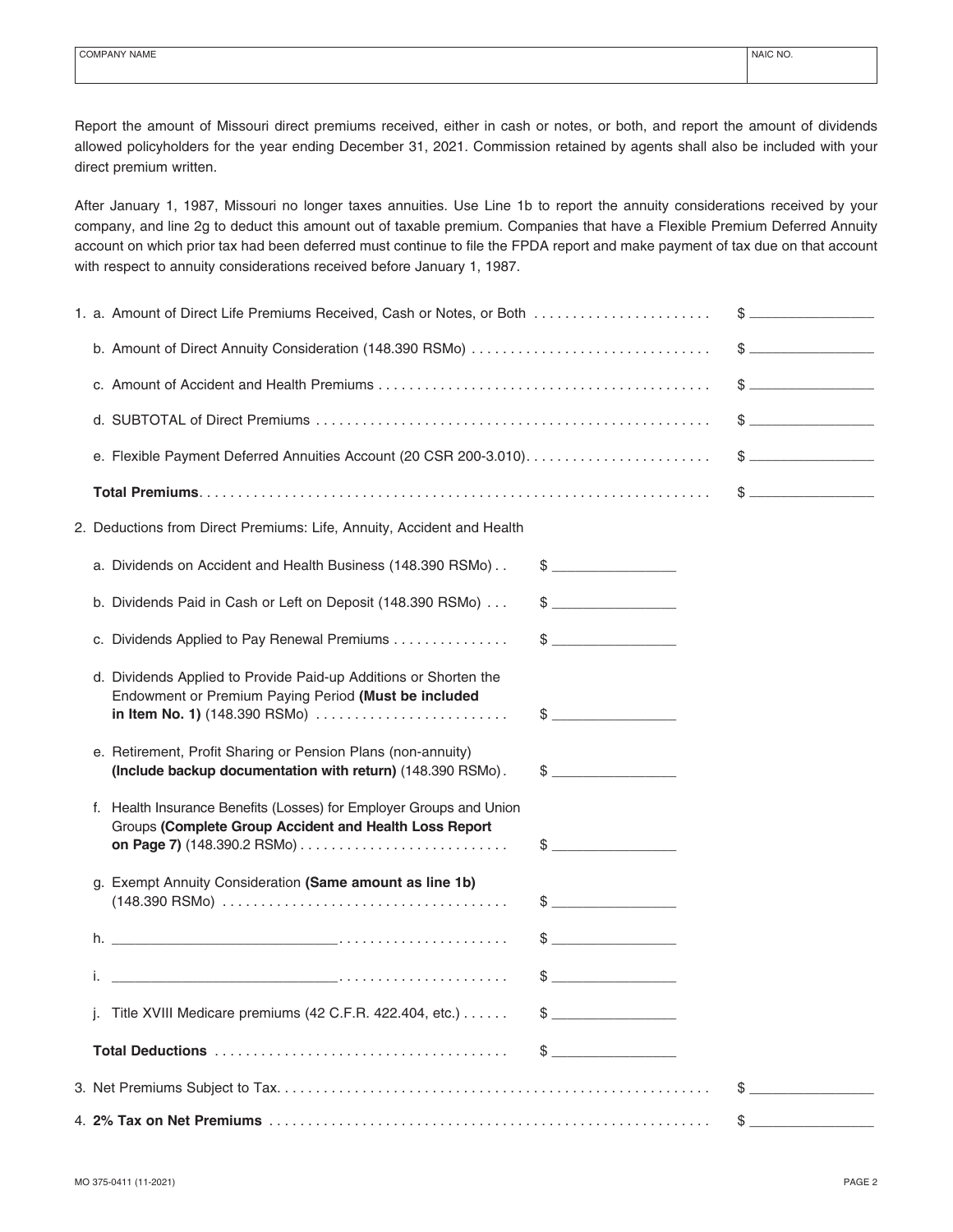| 6. Credits Allowed                                     | <b>Total Credit Available</b><br>For Current Year | <b>Amount Deducted</b><br>On This Return |
|--------------------------------------------------------|---------------------------------------------------|------------------------------------------|
|                                                        |                                                   |                                          |
|                                                        |                                                   |                                          |
|                                                        |                                                   | $\frac{1}{2}$                            |
|                                                        |                                                   |                                          |
|                                                        |                                                   |                                          |
| MO Health Insurance Pool (376.975 RSMo) \$             |                                                   | $\frac{1}{2}$                            |
| Examination Fee Carryover 2016-2020 (148.400 RSMo) \$  |                                                   | $\frac{1}{2}$                            |
| Personal Property Tax - Paid in 2021 (148.400 RSMo) \$ |                                                   |                                          |
| Missouri Life & Health Guaranty Assn. (376.745 RSMo)\$ |                                                   |                                          |
| Affordable Housing (32.111 RSMo)\$                     |                                                   | $\frac{1}{2}$                            |
| Neighborhood Development (32.110 RSMo)\$               |                                                   | $\frac{1}{2}$                            |
| Neighborhood Assistance (32.115 RSMo)\$                |                                                   | $\begin{array}{c} \text{\$} \end{array}$ |
| Infrastructure Development (100.286 RSMo) \$           |                                                   | $\begin{array}{c} \text{\$} \end{array}$ |
| Enterprise Zone/Urban Redevelopment (135.225 RSMo) \$  |                                                   | $\frac{1}{2}$                            |
| Low Income Housing (135.352 RSMo) \$                   |                                                   | $\begin{array}{c} \text{\$} \end{array}$ |
| Small Business Investment (135.403 RSMo) \$            |                                                   | $\begin{array}{c} \text{\$} \end{array}$ |
| Youth Opportunities (135.460 RSMo) \$                  |                                                   | $\frac{1}{2}$                            |
| CAPCO Investment (135.503 RSMo) \$                     |                                                   | $\begin{array}{c} \text{\$} \end{array}$ |
| Neighborhood Preservation (135.535 RSMo) \$            |                                                   | $\frac{1}{2}$                            |
| Domestic Violence Shelters (135.550 RSMo) \$           |                                                   | $\begin{array}{c} \text{\$} \end{array}$ |
| Maternity Home Facilities (135.600 RSMo)\$             |                                                   | $\frac{1}{2}$                            |
| Historic Structure Rehabilitation (253.550 RSMo)\$     |                                                   | $\frac{1}{2}$                            |
| Agricultural Utilization (348.430 RSMo)\$              |                                                   | $\frac{1}{2}$                            |
| New Generation Cooperative Incentive (348.432 RSMo) \$ |                                                   | $\mathbb{S}$                             |
| New Enterprise Creation (620.650 RSMo) \$              |                                                   | $\frac{1}{2}$                            |
|                                                        |                                                   |                                          |
|                                                        |                                                   | $\sim$                                   |
|                                                        |                                                   | $\mathbb{S}$                             |
|                                                        |                                                   |                                          |

**5. Net Tax To Be Carried Forward To Page 4, Line 13 (Same as Page 2, Line 4)** \$\_\_\_\_\_\_\_\_\_\_\_\_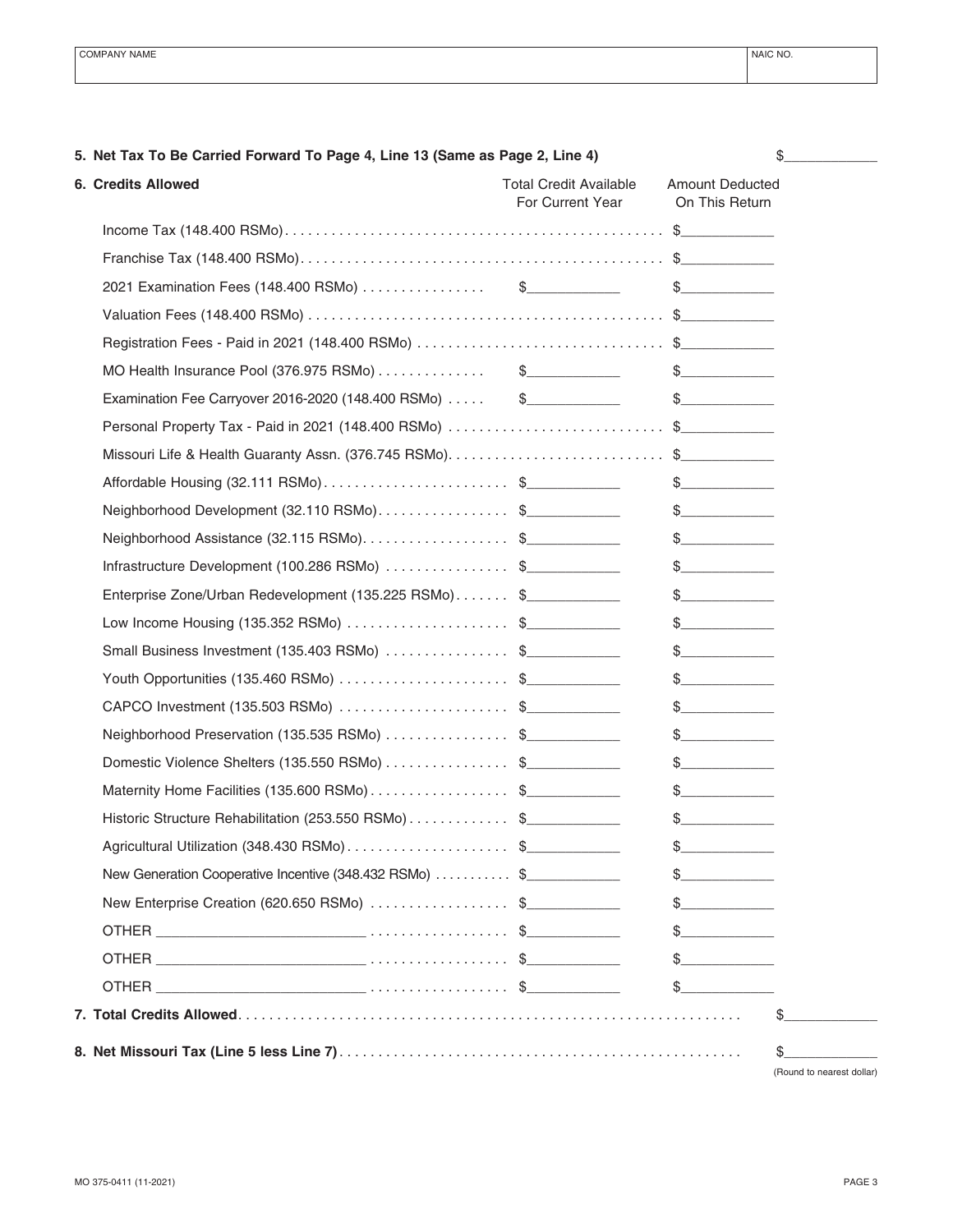### **RETALIATORY COMPARISON (375.916 RSMo)**

The retaliatory portion of the Missouri tax return compares the aggregate burden which would be placed upon your company by the State of Missouri to the aggregate burden which would be placed by your state of incorporation upon a hypothetical Missouri company writing the same amount of premium that your company is writing in Missouri.

The Agent information on line 4 should agree with your company's Insurance Producers Report form, which was due on or before February 10, 2022. Please show the fees charged by your state of incorporation for appointments, terminations and renewals. Additional lines are provided if different rates are charged for resident and non-resident agents.

Please include in the State of Incorporation column ALL taxes, fees, and assessments which a Missouri company operating in your state of incorporation would have been subject to during the 2021 calendar year. Include with the return a copy of the assessments, invoices, or tax documents along with the calculations based off of your Missouri premium amount.

#### **The Annual Renewal Fee for 2021 was due July 1, 2021. The Annual Renewal Fee amount for Foreign Life Companies has been preprinted on line 1 in the Missouri column.**

|    |                                                                                                                                                                                                                                      | State of<br>Missouri<br><b>Basis</b> | State of<br>Incorporation<br><b>Basis</b>                                                                                                                                                                                                                                                                                                                           |
|----|--------------------------------------------------------------------------------------------------------------------------------------------------------------------------------------------------------------------------------------|--------------------------------------|---------------------------------------------------------------------------------------------------------------------------------------------------------------------------------------------------------------------------------------------------------------------------------------------------------------------------------------------------------------------|
| 1. | Filing Annual Statement/Annual Filing Fee                                                                                                                                                                                            | 2,000<br>$\mathbb{S}$                | $\qquad \qquad \bullet$                                                                                                                                                                                                                                                                                                                                             |
| 2. | Filing Renewal Application for Certificate of Authority                                                                                                                                                                              |                                      | $\begin{picture}(20,10) \put(0,0){\vector(1,0){100}} \put(15,0){\vector(1,0){100}} \put(15,0){\vector(1,0){100}} \put(15,0){\vector(1,0){100}} \put(15,0){\vector(1,0){100}} \put(15,0){\vector(1,0){100}} \put(15,0){\vector(1,0){100}} \put(15,0){\vector(1,0){100}} \put(15,0){\vector(1,0){100}} \put(15,0){\vector(1,0){100}} \put(15,0){\vector(1,0){100}} \$ |
| З. | Filing Any Other Paper Required to be Filed                                                                                                                                                                                          |                                      | \$<br><u> 1980 - Jan Samuel III, primeira politik (</u>                                                                                                                                                                                                                                                                                                             |
| 4. | Agents: Missouri Appointments _______@ state of incorp. rate \$_______ (Res Non-Res Both)                                                                                                                                            |                                      |                                                                                                                                                                                                                                                                                                                                                                     |
|    | Missouri Terminations _______@ state of incorp. rate \$________(Res Non-Res Both)                                                                                                                                                    |                                      | \$_____________________                                                                                                                                                                                                                                                                                                                                             |
|    | Total Missouri Renewals _______@ state of incorp. rate \$________ (Res Non-Res Both)                                                                                                                                                 |                                      | $\frac{1}{2}$                                                                                                                                                                                                                                                                                                                                                       |
|    |                                                                                                                                                                                                                                      |                                      | $\frac{1}{2}$                                                                                                                                                                                                                                                                                                                                                       |
|    | Q state of incorp. rate \$ (Res Non-Res Both)                                                                                                                                                                                        |                                      | \$                                                                                                                                                                                                                                                                                                                                                                  |
|    | Q state of incorp. rate \$ (Res Non-Res Both)                                                                                                                                                                                        |                                      | $\frac{1}{2}$                                                                                                                                                                                                                                                                                                                                                       |
|    | PREMIUM TAX CREDITS SHOULD NOT BE INCLUDED IN THE RETALIATORY TAX CALCULATIONS.                                                                                                                                                      |                                      |                                                                                                                                                                                                                                                                                                                                                                     |
| 5. |                                                                                                                                                                                                                                      | $\frac{1}{2}$                        | $\begin{picture}(20,10) \put(0,0){\line(1,0){10}} \put(15,0){\line(1,0){10}} \put(15,0){\line(1,0){10}} \put(15,0){\line(1,0){10}} \put(15,0){\line(1,0){10}} \put(15,0){\line(1,0){10}} \put(15,0){\line(1,0){10}} \put(15,0){\line(1,0){10}} \put(15,0){\line(1,0){10}} \put(15,0){\line(1,0){10}} \put(15,0){\line(1,0){10}} \put(15,0){\line(1$                 |
| 6. |                                                                                                                                                                                                                                      | $\frac{1}{2}$                        | $\qquad \qquad \$$                                                                                                                                                                                                                                                                                                                                                  |
| 7. | Other the contract of the contract of $\mathcal{L}$ . The contract of $\mathcal{L}$ is a set of $\mathcal{L}$ . The contract of $\mathcal{L}$                                                                                        | $\mathbb{S}$                         | $\frac{1}{2}$                                                                                                                                                                                                                                                                                                                                                       |
| 8. |                                                                                                                                                                                                                                      | $\frac{1}{2}$                        | $\qquad \qquad \$$                                                                                                                                                                                                                                                                                                                                                  |
| 9. | Other <b>contract the contract of the contract of the contract of the contract of the contract of the contract of the contract of the contract of the contract of the contract of the contract of the contract of the contract o</b> | $\mathbb{S}$                         | $\frac{1}{2}$                                                                                                                                                                                                                                                                                                                                                       |
|    |                                                                                                                                                                                                                                      |                                      | $\qquad \qquad \$$                                                                                                                                                                                                                                                                                                                                                  |
|    |                                                                                                                                                                                                                                      | $\mathbb{S}$                         | $\qquad \qquad \$$                                                                                                                                                                                                                                                                                                                                                  |
|    |                                                                                                                                                                                                                                      | XXXXXXXXXXXX                         | $\frac{1}{2}$                                                                                                                                                                                                                                                                                                                                                       |
|    |                                                                                                                                                                                                                                      | XXXXXXXXXXX                          | $\frac{1}{2}$                                                                                                                                                                                                                                                                                                                                                       |
|    | the contract of the contract of the contract of the contract of the contract of the contract of the contract of                                                                                                                      | XXXXXXXXXXX                          | $\frac{1}{2}$                                                                                                                                                                                                                                                                                                                                                       |
|    | 13. Premium Tax, (MO column from Page 3, Line 5)                                                                                                                                                                                     | $\frac{1}{2}$                        | $\begin{picture}(20,10) \put(0,0){\vector(1,0){100}} \put(15,0){\vector(1,0){100}} \put(15,0){\vector(1,0){100}} \put(15,0){\vector(1,0){100}} \put(15,0){\vector(1,0){100}} \put(15,0){\vector(1,0){100}} \put(15,0){\vector(1,0){100}} \put(15,0){\vector(1,0){100}} \put(15,0){\vector(1,0){100}} \put(15,0){\vector(1,0){100}} \put(15,0){\vector(1,0){100}} \$ |
|    |                                                                                                                                                                                                                                      |                                      |                                                                                                                                                                                                                                                                                                                                                                     |
|    | 15. Retaliatory Tax Amount Before Credits [Subtract Line 14(a) from Line 14(b)]                                                                                                                                                      |                                      | $\begin{picture}(20,10) \put(0,0){\vector(1,0){100}} \put(15,0){\vector(1,0){100}} \put(15,0){\vector(1,0){100}} \put(15,0){\vector(1,0){100}} \put(15,0){\vector(1,0){100}} \put(15,0){\vector(1,0){100}} \put(15,0){\vector(1,0){100}} \put(15,0){\vector(1,0){100}} \put(15,0){\vector(1,0){100}} \put(15,0){\vector(1,0){100}} \put(15,0){\vector(1,0){100}} \$ |
|    |                                                                                                                                                                                                                                      |                                      | $\begin{picture}(20,10) \put(0,0){\vector(1,0){100}} \put(15,0){\vector(1,0){100}} \put(15,0){\vector(1,0){100}} \put(15,0){\vector(1,0){100}} \put(15,0){\vector(1,0){100}} \put(15,0){\vector(1,0){100}} \put(15,0){\vector(1,0){100}} \put(15,0){\vector(1,0){100}} \put(15,0){\vector(1,0){100}} \put(15,0){\vector(1,0){100}} \put(15,0){\vector(1,0){100}} \$ |
|    |                                                                                                                                                                                                                                      |                                      |                                                                                                                                                                                                                                                                                                                                                                     |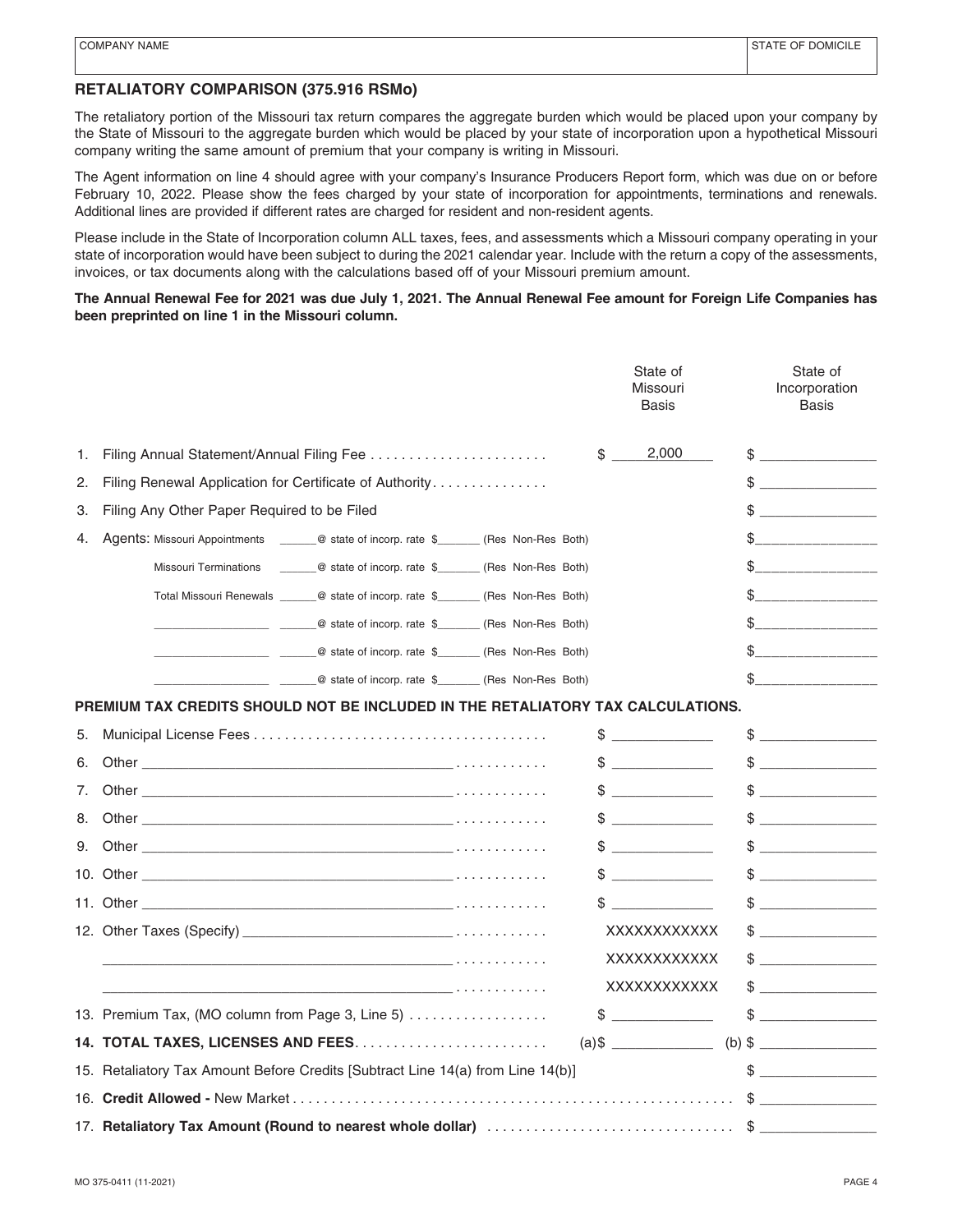### **CREDITS FOR GUARANTY ASSOCIATION ASSESSMENTS** (376.745.1 RSMo)

Credits for Missouri Life and Health Insurance Guaranty Association assessments begin the year after the year of assessment.

Only class B assessments made by the Missouri Life and Health Guaranty Association are deductible from premium tax at 20% for five years.

You must include copies of your certificates of contribution for guaranty association credit. Please list credits under appropriate year and type; do not combine assessments.

Please complete the following information to support the credit amount shown on line 6 for Missouri Life & Health Guaranty Association Credit.

| ASSESSMENT YEAR | ASSESSMENT AMOUNT | PERCENT | CREDIT |
|-----------------|-------------------|---------|--------|
| 2016 ANNUITY    |                   | 20%     |        |
| 2016 HEALTH     |                   | 20%     |        |
| 2016 LIFE       |                   | 20%     |        |
| 2017 ANNUITY    |                   | 20%     |        |
| 2017 HEALTH     |                   | 20%     |        |
| 2017 LIFE       |                   | 20%     |        |
| 2018 ANNUITY    |                   | 20%     |        |
| 2018 HEALTH     |                   | 20%     |        |
| 2018 LIFE       |                   | 20%     |        |
| 2019 ANNUITY    |                   | 20%     |        |
| 2019 HEALTH     |                   | 20%     |        |
| 2019 LIFE       |                   | 20%     |        |
| 2020 ANNUITY    |                   | 20%     |        |
| 2020 HEALTH     |                   | 20%     |        |
| 2020 LIFE       |                   | 20%     |        |
| <b>TOTAL</b>    |                   |         |        |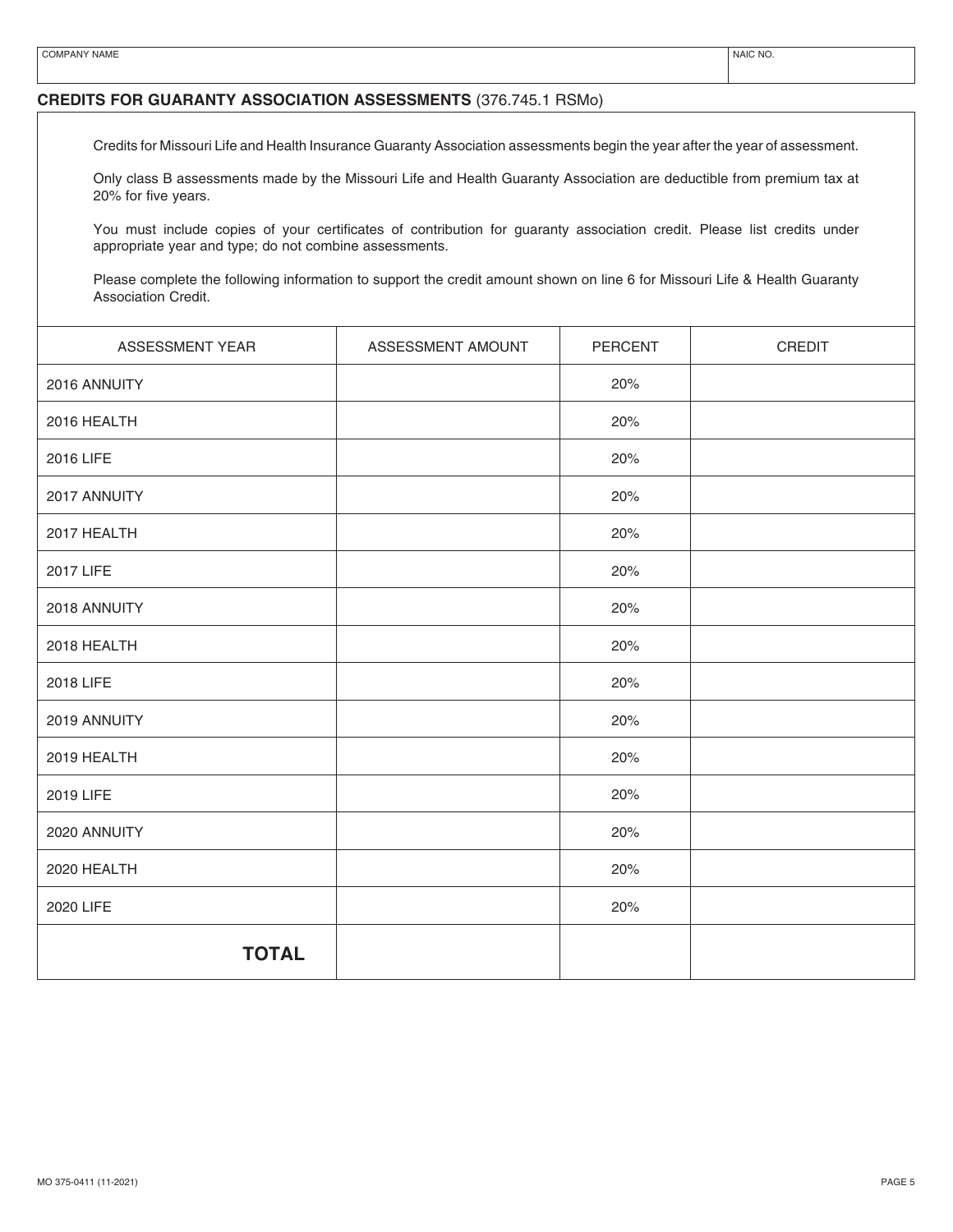#### **REPORT OF FLEXIBLE PAYMENT DEFERRED ANNUITIES UNDER REGULATION 20 CSR 200-3.010**

The 1986 Missouri Legislature amended Section 148.390 RSMo to exempt all annuities written and renewals collected after January 1, 1987, from Missouri premium tax.

However, companies that have deferred payment of tax on flexible payment deferred annuities under Regulation 20 CSR 200-3.010 prior to January 1, 1987, will still be required to pay the tax on amounts in the FPDA account until the account has been reduced to zero. DO NOT ADD ADDITIONAL ANNUITY PREMIUMS TO THIS ACCOUNT BUT DO CONTINUE TO ADD DIVIDENDS AND INTERESTS EARNED TO THESE AMOUNTS IN THE "FROZEN" ACCOUNT.

If you wish to pay tax on the entire account balance, please state that this is your intention and report the entire account balance on line 1e.

Show NONE if you did not utilize Regulation 20 CSR 200-3.010.

| Amount of funds in flexible payment deferred annuity account as of December 31, 2020                                                    | \$       |
|-----------------------------------------------------------------------------------------------------------------------------------------|----------|
| <b>PLUS</b> Interests and dividends earned on above amount during 2021 (See Note 1 below)                                               | \$<br>*a |
| <b>LESS</b>                                                                                                                             |          |
| Amount of flexible payment deferred annuities (Plus interests and dividends) annuitized during 2021                                     | \$       |
| Cash surrender values returned during 2021 (Note 2)                                                                                     | \$<br>*b |
| Annuity premium returned 2021 (Note 3)                                                                                                  | \$<br>*h |
| Funds applied to administrative costs during 2021                                                                                       | \$       |
| Balance in flexible payment deferred annuities account (This will be your beginning balance to be shown on<br>your 2022 annuity report) | \$       |
| * These amounts should be included on line 1e of the 2021 tax return.                                                                   |          |

\* These amounts should be included on line 1e of the 2021 tax return. a This amount should be shown on line 2h as annuity deferred.

b These amounts should be shown on line 2i as returned annuity premium.

#### **NOTE**

- 1. Interest and dividends earned on flexible payment deferred annuity account balance as of December 31, 2020 for calendar year 2021.
- 2. Cash surrender values returned during 2021. (Funds upon which interest and dividends were added and administrative costs charged.).
- 3. Returned flexible payment deferred annuity premium returned during 2021. (Funds upon which no interest or dividends were added and no administrative charges made. Usually held by company for short time period.).

THIS REPORT PERTAINS ONLY TO YOUR MISSOURI FLEXIBLE PAYMENT DEFERRED ANNUITIES FOR WHICH YOU HAVE ELECTED TO USE REGULATION 20 CSR 200-3.010 TO DELAY PAYMENT OF PREMIUM TAX ON THE ACCOUNT AS OF DECEMBER 31, 1986, AND UPDATED THROUGH DECEMBER 31, 2021.

Report all annuities received by your company during 2021, including flexible premium deferred annuities, on line 1b of your premium tax return. Revisions of section 148.390 RSMo exempts all annuities written and all renewals collected after January 1, 1987, from Missouri premium tax. Deduct these amounts on line 2g of the Missouri tax return.

If you have any questions, call the Missouri Department of Commerce and Insurance at 573-526-4986 or 573-751-1929.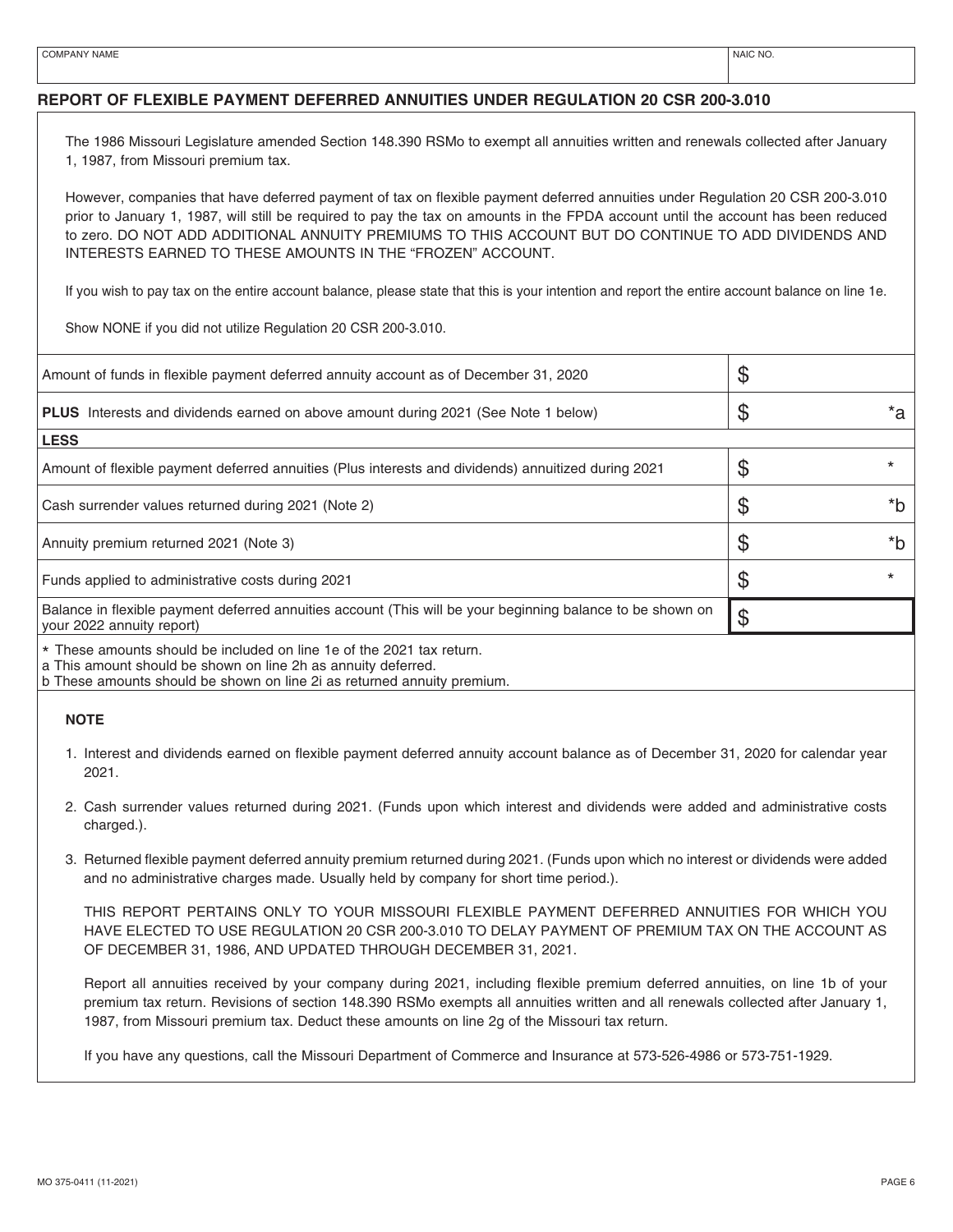## **GROUP ACCIDENT AND HEALTH LOSS REPORT** (148.390 RSMo)

| LINE OF BUSINESS                              | 2<br>DIRECT PREMIUM<br><b>WRITTEN</b> | 3<br><b>DIRECT PREMIUM</b><br><b>EARNED</b> | <b>DIVIDENDS PAID</b><br>OR CREDITED | 5<br><b>DIRECT LOSSES</b><br><b>PAID</b> | 6<br><b>DIRECT LOSSES</b><br><b>INCURRED</b> |
|-----------------------------------------------|---------------------------------------|---------------------------------------------|--------------------------------------|------------------------------------------|----------------------------------------------|
| 24. Group Accident and Health Policies        |                                       |                                             |                                      |                                          |                                              |
| 1. EMPLOYER GROUPS                            |                                       |                                             |                                      |                                          |                                              |
| 2. UNION GROUPS                               |                                       |                                             |                                      |                                          |                                              |
| 3. MULTIPLE<br><b>EMPLOYER TRUSTS</b>         |                                       |                                             |                                      |                                          |                                              |
| 4. ASSOCIATION<br><b>GROUPS</b>               |                                       |                                             |                                      |                                          |                                              |
| <b>FICTITIOUS</b><br>5<br><b>GROUP TRUSTS</b> |                                       |                                             |                                      |                                          |                                              |
| <b>BLANKET GROUPS</b><br>6.                   |                                       |                                             |                                      |                                          |                                              |

Section 148.390 RSMo allows health benefits paid "for the benefit of some or all of the employees of one or more employers or for the benefit of the members of a union or unions, whether or not such benefits are payable through a trustee" to be deducted from the gross amount of premiums received on those policies. This deduction does not include all group business. Only lines 1, 2 and 3 above will be considered for benefit deductions.

- 1) Employer groups the master policy is issued to the employer and the coverage extends to employees of that employer or employees of recognized subsidiaries of the employer.
- 2) Union groups the master policy is issued to the Union Board of Directors or a designated trustee. Coverage extends to dues- paying members of the trade or labor union.
- 3) Multiple Employers Trusts the group exists under a trust agreement. The trustee holds the master policy and certificates of coverage are issued to employees of small employers. Usually the employer will be a business with five (5) or less employees. Such trusts may have numerous small businesses participating in the insurance plan.
- 4) Association groups this group consists of dues paying members of a recognized association. The association has by-laws and exists for reasons other than obtaining insurance.
- 5) Fictitious group trusts this group has no real nexus and is used only for the purpose of obtaining or distributing insurance. The master policy is issued to a trustee pursuant to a contract with the underwriting insurer. Certificates are then issued to any individual who applies to the trust for insurance.
- 6) Blanket groups a blanket policy is issued to a single policyholder. The policy insures all individuals meeting the eligibility requirements set out in the policy. The insurer may not receive a name list of insureds. The group consists only of the class subject to the hazard insured against in the policy (i.e. student accident, sports teams, scout troops).

Not all policies reported on line 24 of the annual statement Missouri page 24 have benefits paid that are eligible under section 148.390 RSMo. Only benefits payments "on policies or contracts providing health insurance benefits for the benefit of some or all of the employees of one or more employers or for the benefit of the members of a union or unions" are eligible for section 148.390 credit. For example, benefits paid under credit disability and disability income (benefit payments are not health insurance benefits) are not eligible for section 148.390 credit.

# **A COPY OF YOUR SUPPLEMENT TO MO PAGE 24 MUST BE ATTACHED IN ORDER TO ALLOW THIS DEDUCTION.**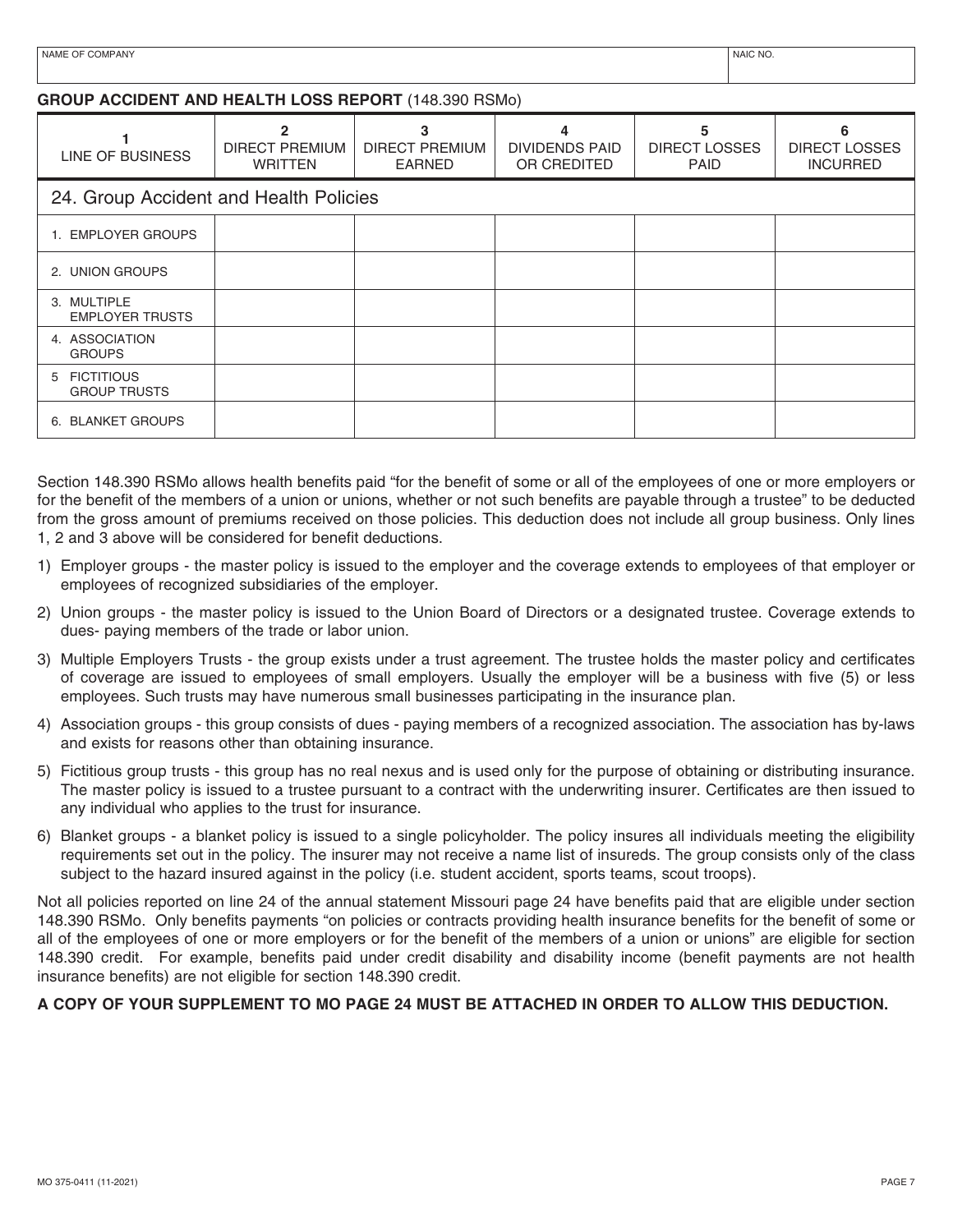| COMPANY NAME | NAIC NO. |
|--------------|----------|
|              |          |

## **RECEIPT SCHEDULE**

Complete the following receipt schedule and attach copies of receipts in order to support credits taken for items shown on pages 3 and 4.

**DATE PAID PAYEE PAYEE PAYEE PAID PAID**